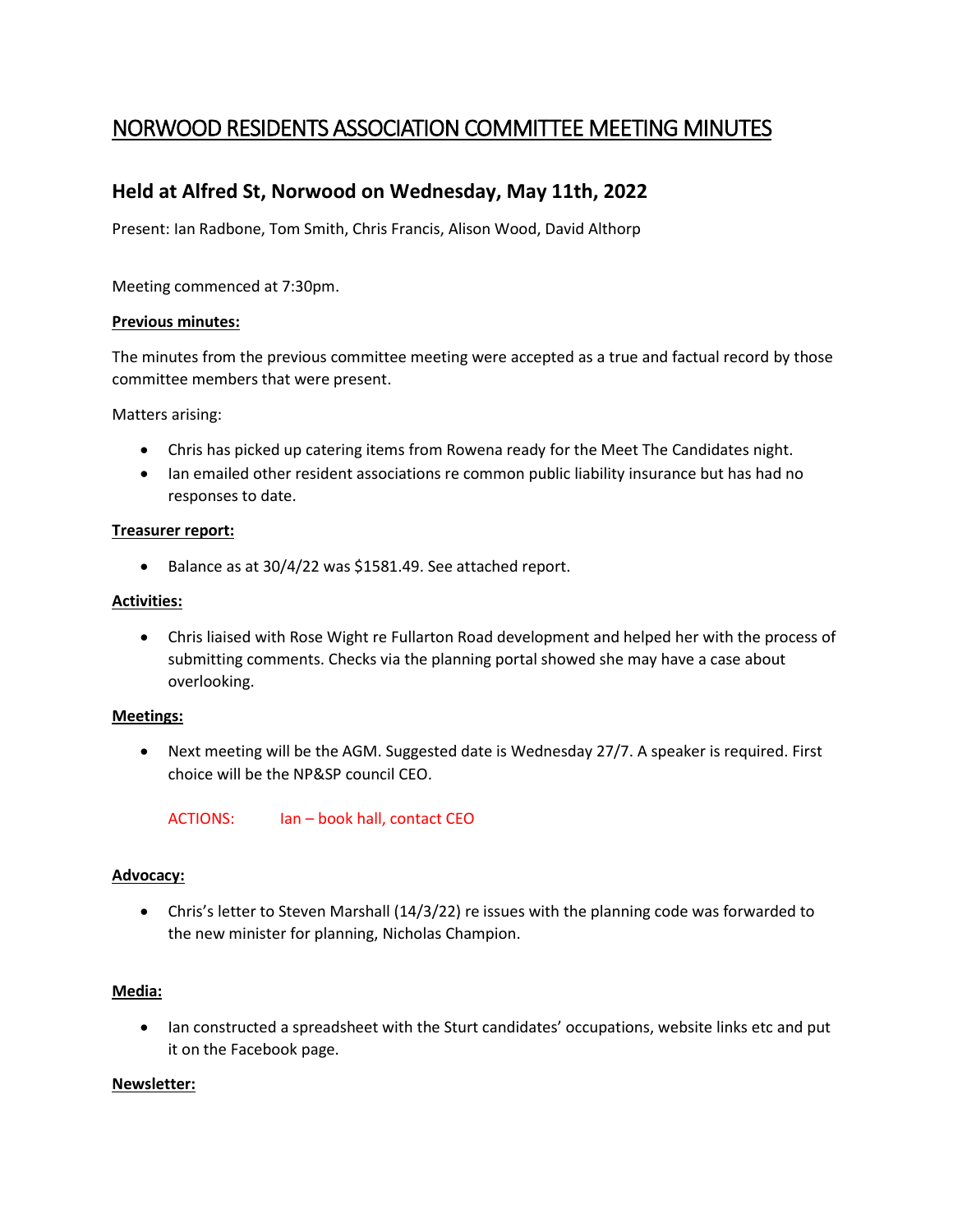• Content – Will be put out next week Tom to forward Norwood events for inclusion

### **Membership:**

No change.

## **Other Business:**

• Succession/committee

All the committee are prepared to re-stand at this stage. Discussion centred around the need for younger members. Something to be put in the newsletter about this. Otherwise approaches to be made to people we know.

- CASA AGM no NRA committee members will be in attendance.
- Lights Up in Norwood Rowena and Brenda are willing to run this again this year.

Next Meeting: Wednesday 15th June at Ian's.

Meeting closed at 8:55pm